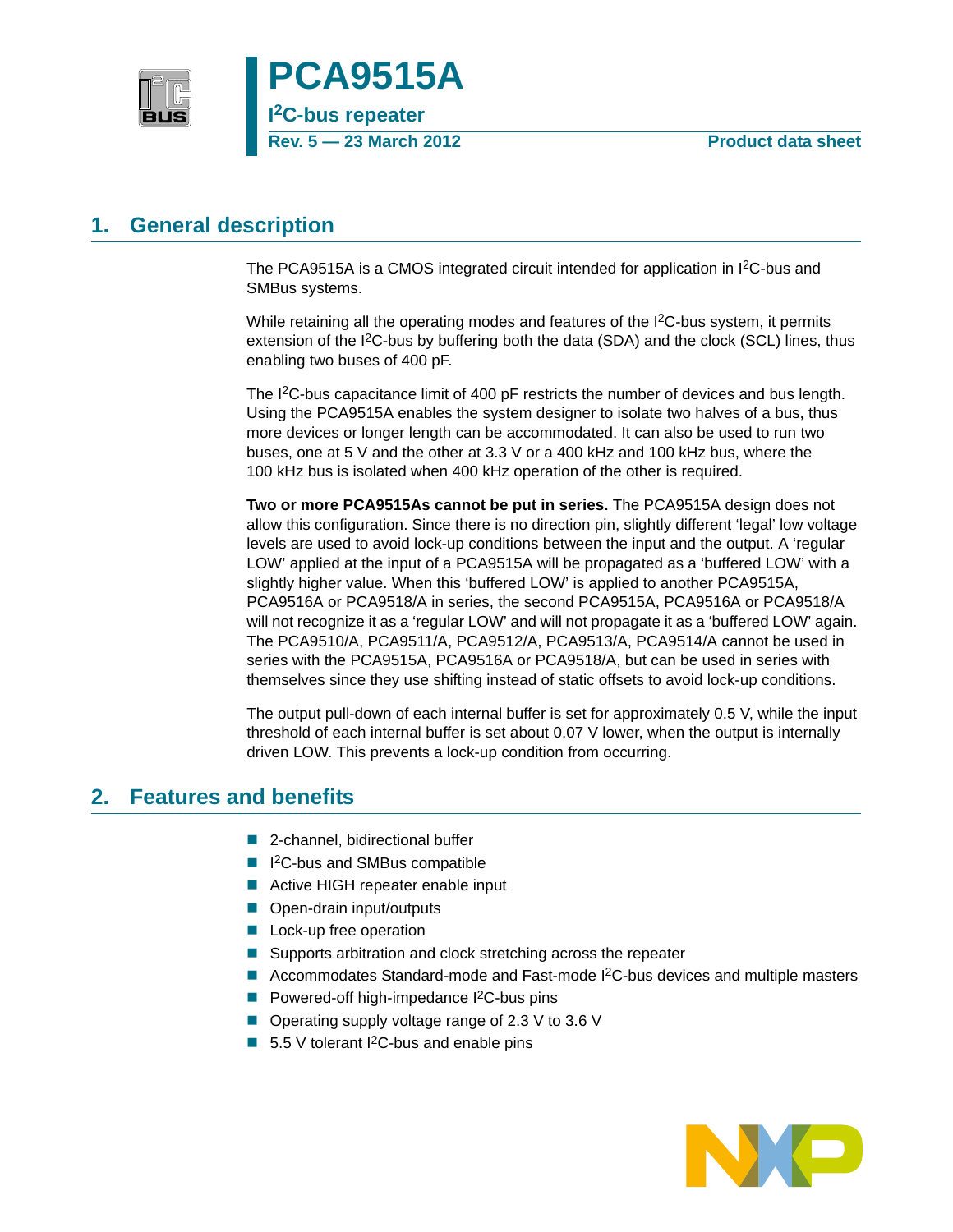- 0 Hz to 400 kHz clock frequency (the maximum system operating frequency may be less than 400 kHz because of the delays added by the repeater)
- ESD protection exceeds 2000 V HBM per JESD22-A114 and 1000 V CDM per JESD22-C101
- Latch-up testing is done to JEDEC Standard JESD78 which exceeds 100 mA
- Packages offered: SO8, TSSOP8 (MSOP8), HWSON8

# <span id="page-1-3"></span>**3. Ordering information**

#### <span id="page-1-2"></span>**Table 1. Ordering information**

 $T_{amb} = -40$  *°C to +85 °C.* 

| <b>Type number</b> | <b>Topside</b> | Package               |                                                                                                                          |           |
|--------------------|----------------|-----------------------|--------------------------------------------------------------------------------------------------------------------------|-----------|
|                    | mark           | <b>Name</b>           | <b>Description</b>                                                                                                       | Version   |
| <b>PCA9515AD</b>   | PA9515A        | SO <sub>8</sub>       | plastic small outline package; 8 leads; body width 3.9 mm                                                                | SOT96-1   |
| PCA9515ADP         | 9515A          | TSSOP8 <sup>[1]</sup> | plastic thin shrink small outline package; 8 leads;<br>body width 3 mm                                                   | SOT505-1  |
| PCA9515ATP         | 15A            | HWSON8                | plastic thermal enhanced very very thin small outline package;<br>no leads; 8 terminals; body $2 \times 3 \times 0.8$ mm | SOT1069-2 |

<span id="page-1-0"></span>[1] Also known as MSOP8.

# <span id="page-1-4"></span>**4. Functional diagram**



<span id="page-1-1"></span>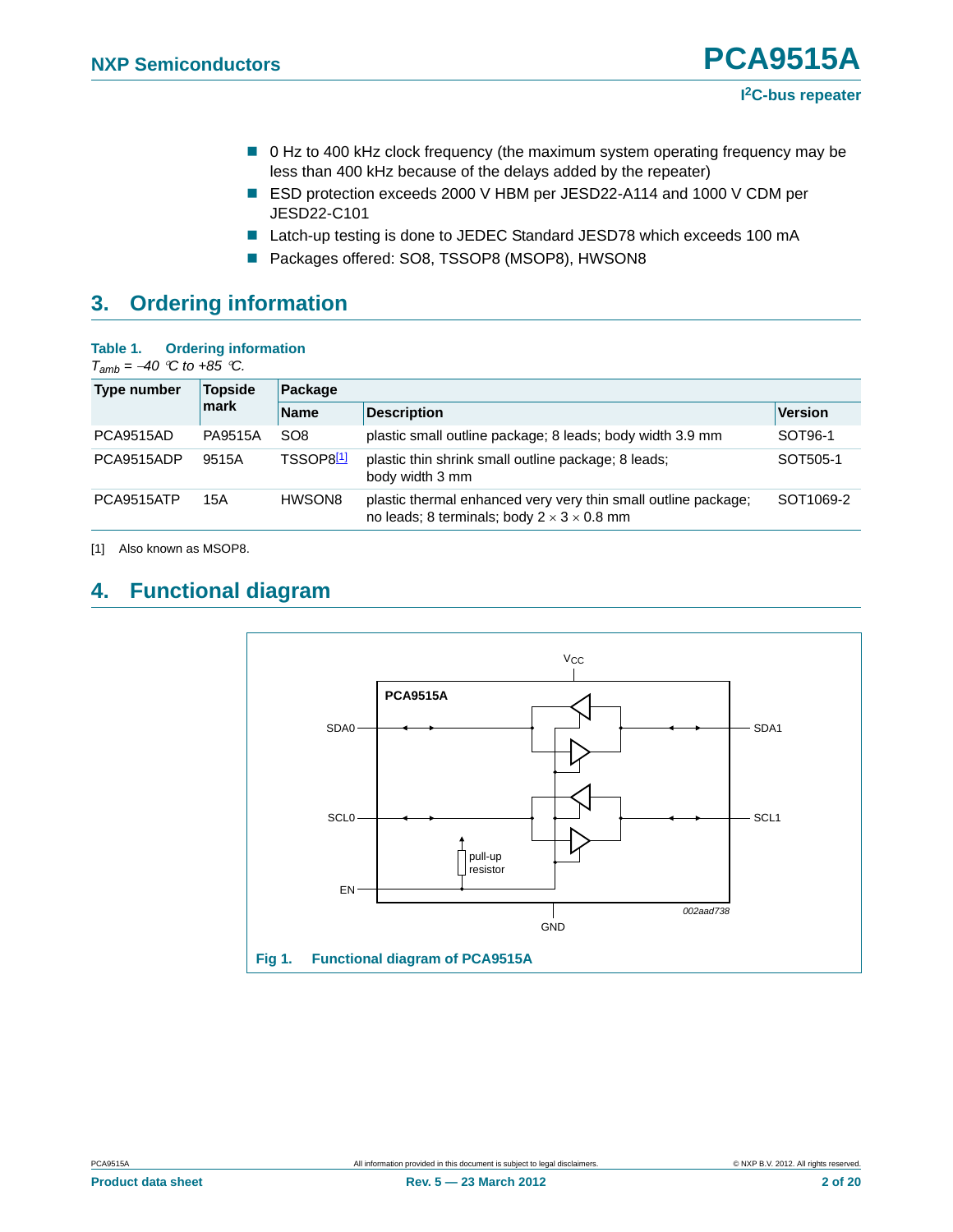# <span id="page-2-4"></span><span id="page-2-1"></span>**5. Pinning information**

### **5.1 Pinning**



### <span id="page-2-5"></span><span id="page-2-2"></span>**5.2 Pin description**

#### <span id="page-2-3"></span>**Table 2. Pin description**

| <b>Symbol</b>    | <b>Pin</b>  |               | <b>Description</b>                                                           |  |
|------------------|-------------|---------------|------------------------------------------------------------------------------|--|
|                  | SO8, TSSOP8 | <b>HWSON8</b> |                                                                              |  |
| n.c.             |             |               | not connected                                                                |  |
| SCL <sub>0</sub> | 2           | 8             | serial clock bus 0; open-drain 5 V tolerant I/O                              |  |
| SD <sub>A0</sub> | 3           | 1             | serial data bus 0; open-drain 5 V tolerant I/O                               |  |
| <b>GND</b>       | 4           | <u>2[1]</u>   | supply ground (0 V)                                                          |  |
| EN               | 5           | 3             | active HIGH repeater enable input<br>(internal pull-up with 100 k $\Omega$ ) |  |
| SDA <sub>1</sub> | 6           | 4             | serial data bus 1; open-drain 5 V tolerant I/O                               |  |
| SCL <sub>1</sub> |             | 5             | serial clock bus 1; open-drain 5 V tolerant I/O                              |  |
| $V_{\rm CC}$     | 8           | 6             | supply voltage                                                               |  |

<span id="page-2-0"></span>[1] HWSON8 package die supply ground is connected to both GND pin and exposed center pad. GND pin must be connected to supply ground for proper device operation. For enhanced thermal, electrical, and board level performance, the exposed pad needs to be soldered to the board using a corresponding thermal pad on the board and for proper head conduction through the board, thermal vias need to be incorporated in the printed-circuit board in the thermal pad region.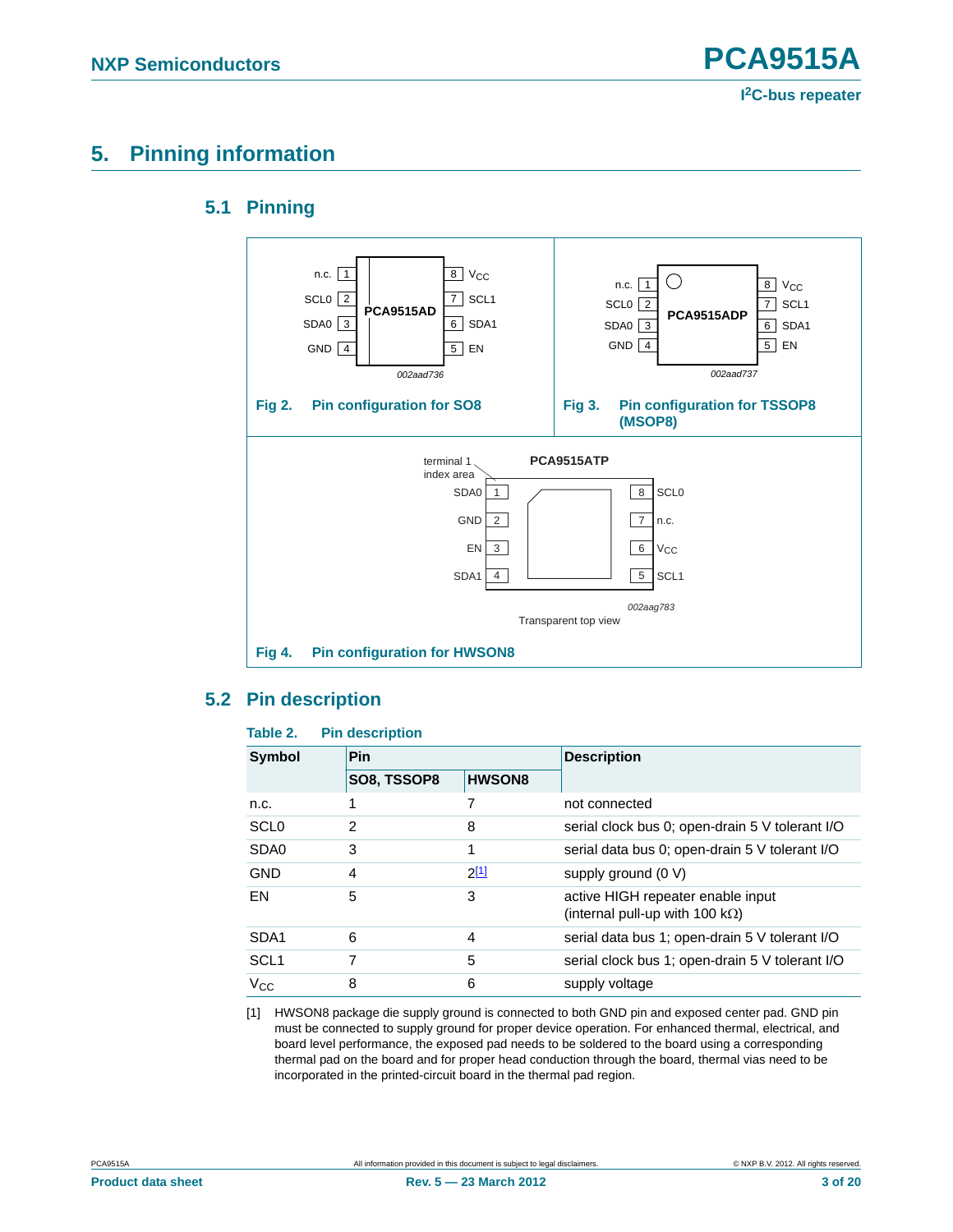# <span id="page-3-0"></span>**6. Functional description**

Refer to [Figure 1 "Functional diagram of PCA9515A"](#page-1-1).

The PCA9515A integrated circuit contains two identical buffer circuits which enable I 2C-bus and similar bus systems to be extended without degradation of system performance.

The PCA9515A contains two bidirectional, open-drain buffers specifically designed to support the standard LOW-level contention arbitration of the I<sup>2</sup>C-bus. Except during arbitration or clock stretching, the PCA9515A acts like a pair of non-inverting, open-drain buffers, one for SDA and one for SCL.

### <span id="page-3-1"></span>**6.1 Enable**

The EN pin is active HIGH with an internal pull-up and allows the user to select when the repeater is active. This can be used to isolate a badly behaved slave on power-up until after the system power-up reset. It should never change state during an I<sup>2</sup>C-bus operation because disabling during a bus operation will hang the bus and enabling part way through a bus cycle could confuse the I<sup>2</sup>C-bus parts being enabled.

The enable pin should only change state when the global bus and the repeater port are in an idle state to prevent system failures.

### <span id="page-3-2"></span>**6.2 I2C-bus systems**

As with the standard I2C-bus system, pull-up resistors are required to provide the logic HIGH levels on the buffered bus (standard open-collector configuration of the  $l^2C$ -bus). The size of these pull-up resistors depends on the system, but each side of the repeater must have a pull-up resistor. This part designed to work with Standard-mode and Fast-mode I2C-bus devices in addition to SMBus devices. Standard-mode I2C-bus devices only specify 3 mA output drive; this limits the termination current to 3 mA in a generic I2C-bus system where Standard-mode devices and multiple masters are possible. Under certain conditions higher termination currents can be used.

Please see Application Note *AN255, I2C/SMBus Repeaters, Hubs and Expanders* for additional information on sizing resistors and precautions when using more than one PCA9515A/PCA9516A in a system or using the PCA9515A/PCA9516A in conjunction with the P82B96.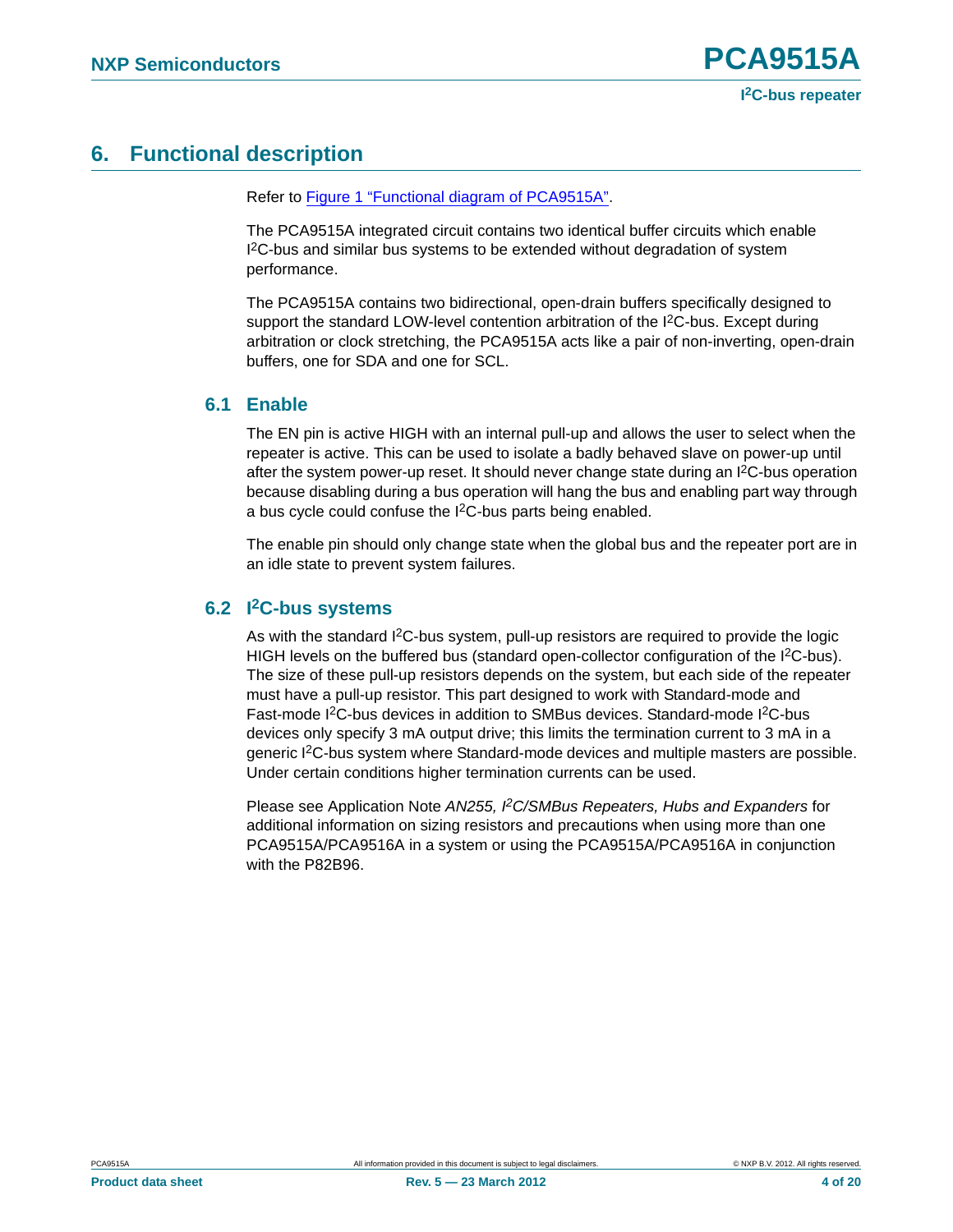# <span id="page-4-1"></span>**7. Application design-in information**

A typical application is shown in [Figure 5](#page-4-0). In this example, the system master is running on a 3.3 V  $12C$ -bus while the slave is connected to a 5 V bus. Both buses run at 100 kHz unless the slave bus is isolated and then the master bus can run at 400 kHz. Master devices can be placed on either bus.



<span id="page-4-0"></span>The PCA9515A is 5 V tolerant, so it does not require any additional circuitry to translate between the different bus voltages.

When one side of the PCA9515A is pulled LOW by a device on the I<sup>2</sup>C-bus, a CMOS hysteresis type input detects the falling edge and causes the internal driver on the other side to turn on, thus causing the other side to also go LOW. The side driven LOW by the PCA9515A will typically be at  $V_{OL} = 0.5$  V.

In order to illustrate what would be seen in a typical application, refer to [Figure 6](#page-5-0) and [Figure 7](#page-5-1). If the bus master in [Figure 5](#page-4-0) were to write to the slave through the PCA9515A, we would see the waveform shown in [Figure 6](#page-5-0) on bus 0. This looks like a normal I<sup>2</sup>C-bus transmission until the falling edge of the eighth clock pulse. At that point, the master releases the data line (SDA) while the slave pulls it LOW through the PCA9515A. Because the  $V_{OL}$  of the PCA9515A is typically round 0.5 V, a step in the SDA will be seen. After the master has transmitted the ninth clock pulse, the slave releases the data line.

On the bus 1 side of the PCA9515A, the clock and data lines would have a positive offset from ground equal to the  $V_{OL}$  of the PCA9515A. After the eighth clock pulse the data line will be pulled to the  $V_{\text{Ol}}$  of the slave device, which is very close to ground in this example. It is important to note that any arbitration or clock stretching events on bus 1 require that the  $V_{OL}$  of the PCA9515A (see  $V_{OL}-V_{ILC}$  in [Section 9 "Static characteristics"](#page-6-0)) to be recognized by the PCA9515A and then transmitted to bus 0.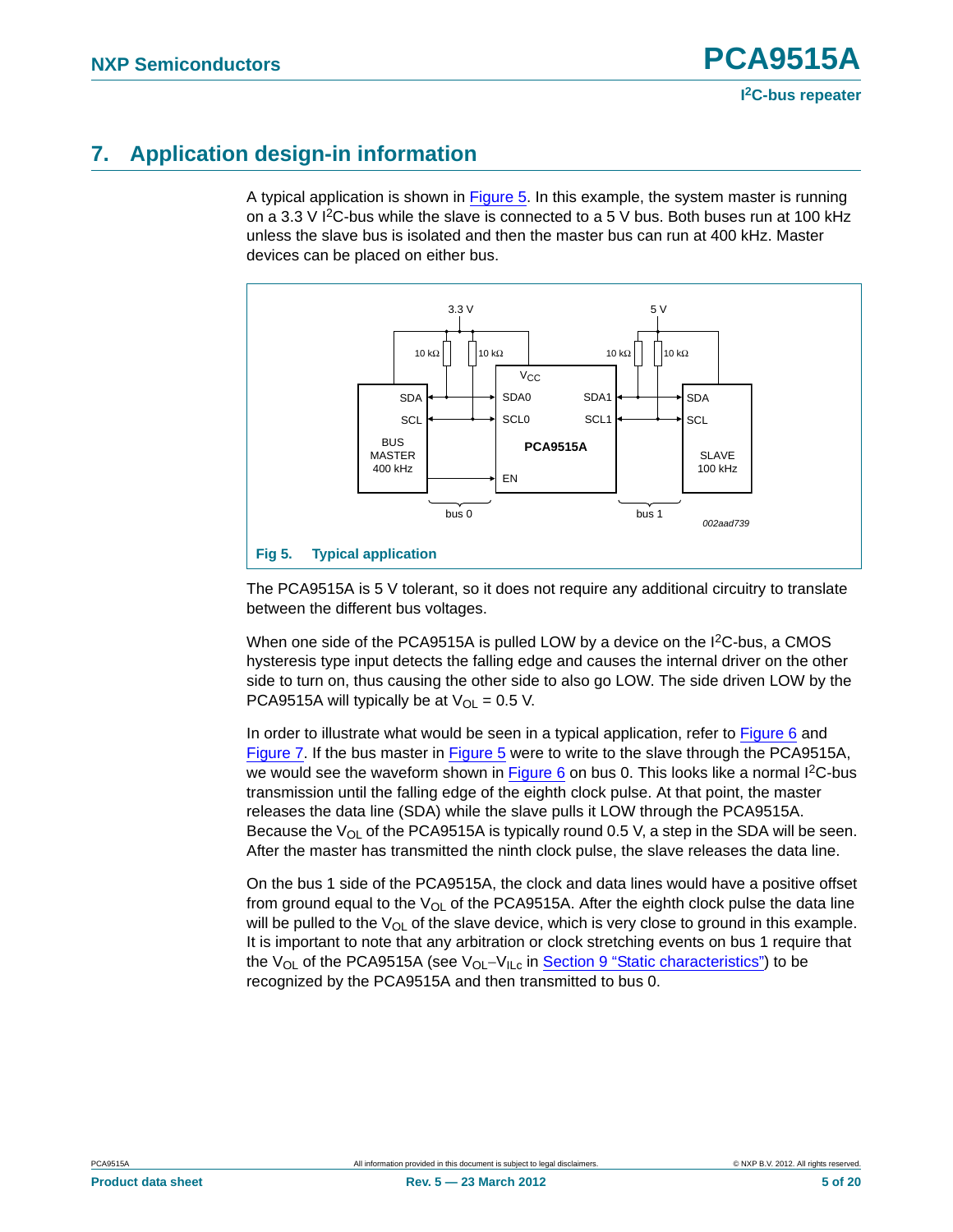

<span id="page-5-0"></span>

# <span id="page-5-3"></span><span id="page-5-1"></span>**8. Limiting values**

#### <span id="page-5-2"></span>**Table 3. Limiting values**

*In accordance with the Absolute Maximum Rating System (IEC 60134). Voltages with respect to pin GND.*

| <b>Symbol</b>    | <b>Parameter</b>        | <b>Conditions</b>     | Min                      | <b>Max</b> | Unit        |
|------------------|-------------------------|-----------------------|--------------------------|------------|-------------|
| $V_{\rm CC}$     | supply voltage          |                       | $-0.5$                   | $+7$       | V           |
| $VI2C-bus$       | $12C$ -bus voltage      | SCL or SDA            | $-0.5$                   | $+7$       | V           |
| I <sub>I/O</sub> | input/output current    | $DC$ ; any pin        | $\overline{\phantom{0}}$ | 50         | mA          |
| $P_{\text{tot}}$ | total power dissipation |                       |                          | 100        | mW          |
| $T_{\text{stg}}$ | storage temperature     |                       | $-55$                    | $+125$     | $^{\circ}C$ |
| $I_{amb}$        | ambient temperature     | operating in free air | $-40$                    | +85        | °C          |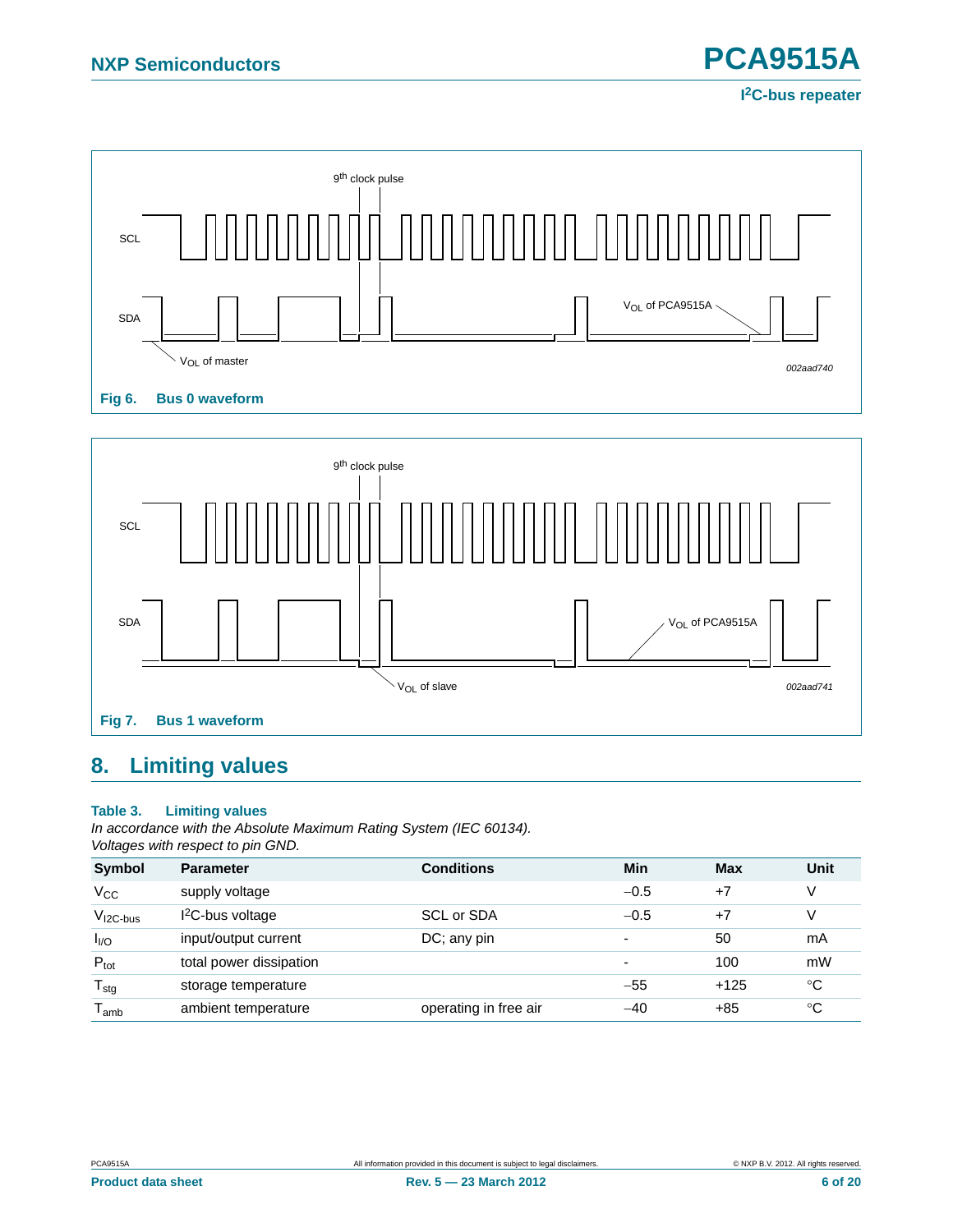# <span id="page-6-0"></span>**9. Static characteristics**

### <span id="page-6-4"></span>Table 4. Static characteristics  $(V_{CC} = 3.0 V$  to 3.6 V)

 $V_{CC} = 3.0$  V to 3.6 V<sup>[\[1\]](#page-6-1)</sup>*;* GND = 0 V;  $T_{amb} = -40$  °C to +85 °C; unless otherwise specified.

| <b>Symbol</b>      | <b>Parameter</b>                                                                 | <b>Conditions</b>                                                                                   | Min                      | Typ <sup>[2]</sup>       | <b>Max</b>     | <b>Unit</b> |
|--------------------|----------------------------------------------------------------------------------|-----------------------------------------------------------------------------------------------------|--------------------------|--------------------------|----------------|-------------|
| <b>Supplies</b>    |                                                                                  |                                                                                                     |                          |                          |                |             |
| $V_{\rm CC}$       | supply voltage                                                                   |                                                                                                     | 3.0                      | $\overline{\phantom{0}}$ | 3.6            | V           |
| $I_{CCH}$          | HIGH-level supply current                                                        | both channels HIGH;<br>$V_{CC}$ = 3.6 V;<br>$SDAn = SCLn = V_{CC}$                                  |                          | 0.8                      | 5              | mA          |
| $I_{CCL}$          | LOW-level supply current                                                         | both channels LOW:<br>$V_{\rm CC}$ = 3.6 V;<br>one SDA and one SCL = GND;<br>other SDA and SCL open | $\overline{\phantom{a}}$ | 1.7                      | 5              | mA          |
| $I_{\text{CCLc}}$  | contention LOW-level supply current                                              | $V_{CC}$ = 3.6 V;<br>$SDAn = SCLn = GND$                                                            |                          | 1.6                      | 5              | mA          |
|                    | <b>Input SCLn; input/output SDAn</b>                                             |                                                                                                     |                          |                          |                |             |
| V <sub>IH</sub>    | HIGH-level input voltage                                                         |                                                                                                     | $0.7V_{CC}$              | $\overline{\phantom{a}}$ | 5.5            | V           |
| $V_{IL}$           | LOW-level input voltage                                                          |                                                                                                     | $\frac{3}{2}$ -0.5       |                          | $+0.3V_{CC}$   | $\vee$      |
| $V_{ILC}$          | contention LOW-level input voltage                                               |                                                                                                     | $[3] -0.5$               |                          | $+0.4$         | $\vee$      |
| $V_{\text{IK}}$    | input clamping voltage                                                           | $I_1 = -18$ mA                                                                                      | $\overline{\phantom{a}}$ | $\overline{\phantom{a}}$ | $-1.2$         | V           |
| Iц                 | input leakage current                                                            | $V_1 = 3.6 V$                                                                                       | $-1$                     |                          | $+1$           | μA          |
| $I_{IL}$           | LOW-level input current                                                          | SDAn, SCLn; $V_1 = 0.2$ V                                                                           | $\blacksquare$           |                          | 5              | μA          |
| $V_{OL}$           | LOW-level output voltage                                                         | $I_{OL}$ = 20 $\mu$ A or 6 mA                                                                       | 0.47                     | 0.52                     | 0.6            | V           |
| $V_{OL} - V_{ILC}$ | difference between LOW-level output<br>and LOW-level input voltage<br>contention | guaranteed by design                                                                                |                          |                          | 70             | mV          |
| $C_i$              | input capacitance                                                                | $V_1 = 3$ V or 0 V                                                                                  | $\blacksquare$           | 6                        | $\overline{7}$ | pF          |
| <b>Enable</b>      |                                                                                  |                                                                                                     |                          |                          |                |             |
| $V_{IL}$           | LOW-level input voltage                                                          |                                                                                                     | $-0.5$                   |                          | $+0.8$         | $\vee$      |
| V <sub>IH</sub>    | HIGH-level input voltage                                                         |                                                                                                     | 2.0                      | $\overline{\phantom{0}}$ | 5.5            | V           |
| $I_{IL(EN)}$       | LOW-level input current on pin EN                                                | $V_1 = 0.2 V$                                                                                       | $\blacksquare$           | $-10$                    | $-30$          | μA          |
| Iц                 | input leakage current                                                            |                                                                                                     | $-1$                     |                          | $+1$           | μA          |
| $C_i$              | input capacitance                                                                | $V_1 = 3.0 V$ or 0 V                                                                                | $\blacksquare$           | 6                        | $\overline{7}$ | pF          |

<span id="page-6-1"></span>[1] For operation between published voltage ranges [\(Table 4](#page-6-4) for V<sub>CC</sub> = 3.0 V to 3.6 V; [Table 5](#page-7-0) for V<sub>CC</sub> = 2.3 V to 2.7 V), refer to worst-case parameter in both ranges.

<span id="page-6-2"></span>[2] Typical value taken at  $V_{CC} = 3.3$  V and  $T_{amb} = 25$  °C.

<span id="page-6-3"></span>[3]  $V_{IL}$  specification is for the first LOW level seen by the SDAn/SCLn lines.  $V_{ILc}$  is for the second and subsequent LOW levels seen by the SDAn/SCLn lines.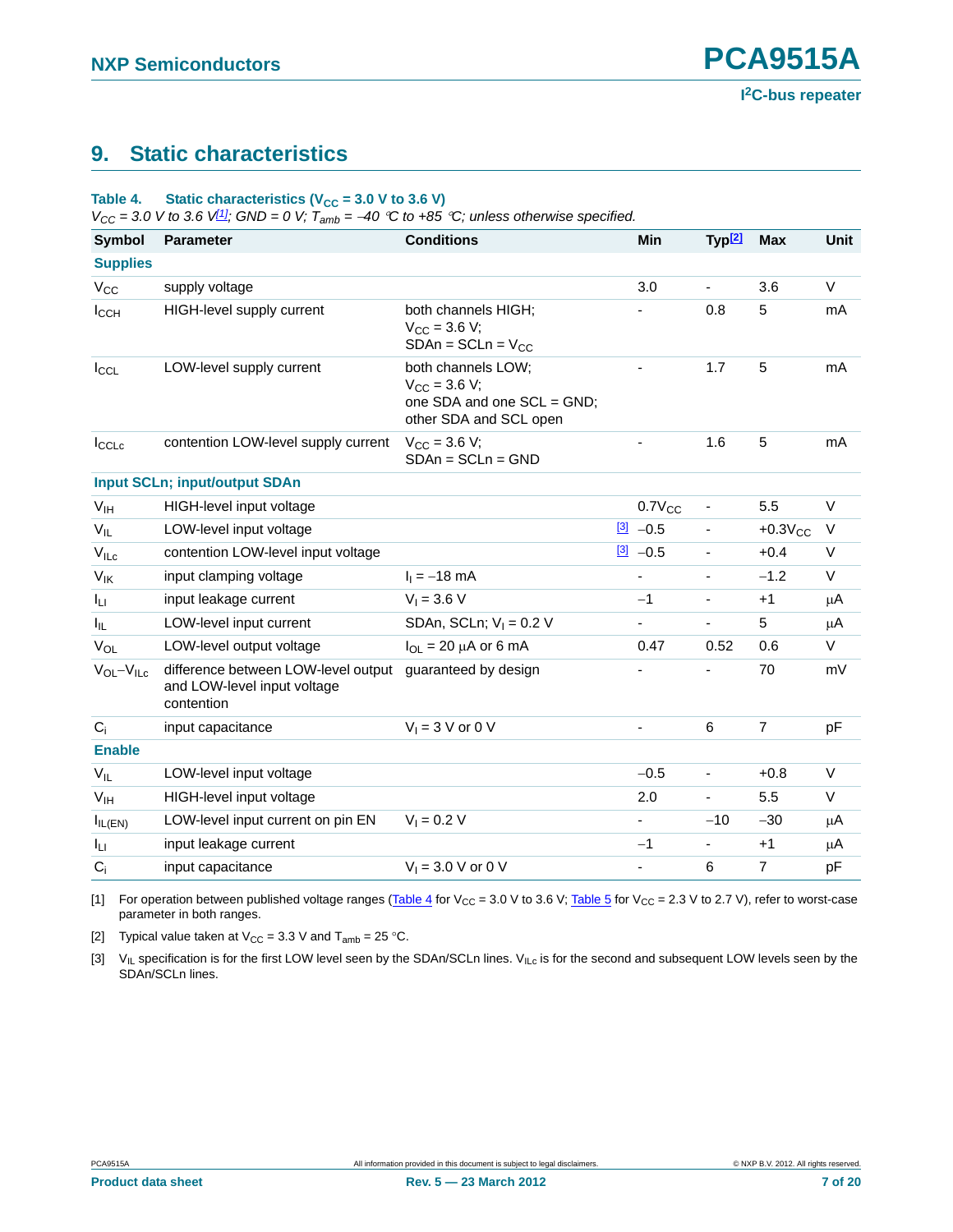**I 2C-bus repeater**

<span id="page-7-0"></span>Table 5. Static characteristics  $(V_{CC} = 2.3 V$  to 2.7 V)

 $V_{CC} = 2.3$  *V* to 2.7 V<sup>[\[1\]](#page-7-1)</sup>*;* GND = 0 V;  $T_{amb} = -40$  °C to +85 °C; unless otherwise specified.

| <b>Symbol</b>      | <b>Parameter</b>                                                                 | <b>Conditions</b>                                                                                   | Min                      | Typ <sup>[2]</sup>       | <b>Max</b>     | <b>Unit</b> |
|--------------------|----------------------------------------------------------------------------------|-----------------------------------------------------------------------------------------------------|--------------------------|--------------------------|----------------|-------------|
| <b>Supplies</b>    |                                                                                  |                                                                                                     |                          |                          |                |             |
| $V_{CC}$           | supply voltage                                                                   |                                                                                                     | 2.3                      | ÷.                       | 2.7            | V           |
| $I_{CCH}$          | <b>HIGH-level supply current</b>                                                 | both channels HIGH;<br>$V_{CC} = 2.7 V;$<br>$SDAn = SCLn = VCC$                                     |                          | 0.8                      | 5              | mA          |
| $I_{CCL}$          | LOW-level supply current                                                         | both channels LOW;<br>$V_{\rm CC}$ = 2.7 V;<br>one SDA and one SCL = GND;<br>other SDA and SCL open | $\blacksquare$           | 1.6                      | 5              | mA          |
| $I_{\text{CCLc}}$  | contention LOW-level supply current                                              | $V_{\rm CC} = 2.7 V;$<br>$SDAn = SCLn = GND$                                                        |                          | 1.6                      | 5              | mA          |
|                    | <b>Input SCLn; input/output SDAn</b>                                             |                                                                                                     |                          |                          |                |             |
| V <sub>IH</sub>    | HIGH-level input voltage                                                         |                                                                                                     | $0.7V_{CC}$              | $\blacksquare$           | 5.5            | $\vee$      |
| $V_{IL}$           | LOW-level input voltage                                                          |                                                                                                     | $\frac{[3]}{2}$ -0.5     |                          | $+0.3V_{CC}$   | V           |
| $V_{ILC}$          | contention LOW-level input voltage                                               |                                                                                                     | $\frac{3}{2}$ -0.5       |                          | $+0.4$         | $\vee$      |
| $V_{\text{IK}}$    | input clamping voltage                                                           | $I_1 = -18$ mA                                                                                      | $\overline{\phantom{a}}$ | $\overline{\phantom{a}}$ | $-1.2$         | $\vee$      |
| Iц                 | input leakage current                                                            | $V_1 = 2.7 V$                                                                                       | $-1$                     | $\blacksquare$           | $+1$           | μA          |
| I <sub>IL</sub>    | LOW-level input current                                                          | SDAn, SCLn; $V_1 = 0.2$ V                                                                           |                          |                          | 10             | $\mu$ A     |
| $V_{OL}$           | LOW-level output voltage                                                         | $I_{OL}$ = 20 $\mu$ A or 6 mA                                                                       | 0.47                     | 0.52                     | 0.6            | V           |
| $V_{OL} - V_{ILC}$ | difference between LOW-level output<br>and LOW-level input voltage<br>contention | guaranteed by design                                                                                |                          |                          | 70             | mV          |
| $C_i$              | input capacitance                                                                | $V_1 = 3$ V or 0 V                                                                                  | $\blacksquare$           | 6                        | $\overline{7}$ | pF          |
| <b>Enable</b>      |                                                                                  |                                                                                                     |                          |                          |                |             |
| $V_{IL}$           | LOW-level input voltage                                                          |                                                                                                     | $-0.5$                   | $\overline{\phantom{0}}$ | $+0.8$         | V           |
| V <sub>IH</sub>    | HIGH-level input voltage                                                         |                                                                                                     | 2.0                      | ÷,                       | 5.5            | $\vee$      |
| $I_{IL(EN)}$       | LOW-level input current on pin EN                                                | $V_1 = 0.2 V$                                                                                       | $\blacksquare$           | $-10$                    | $-30$          | μA          |
| Iц                 | input leakage current                                                            |                                                                                                     | $-1$                     |                          | $+1$           | μA          |
| $C_i$              | input capacitance                                                                | $V_1 = 3.0 V$ or 0 V                                                                                |                          | 6                        | $\overline{7}$ | pF          |

<span id="page-7-1"></span>[1] For operation between published voltage ranges [\(Table 4](#page-6-4) for V<sub>CC</sub> = 3.0 V to 3.6 V; [Table 5](#page-7-0) for V<sub>CC</sub> = 2.3 V to 2.7 V), refer to worst-case parameter in both ranges.

<span id="page-7-2"></span>[2] Typical value taken at  $V_{CC} = 2.5$  V and  $T_{amb} = 25$  °C.

[3]  $V_{IL}$  specification is for the first LOW level seen by the SDAn/SCLn lines.  $V_{ILc}$  is for the second and subsequent LOW levels seen by the SDAn/SCLn lines.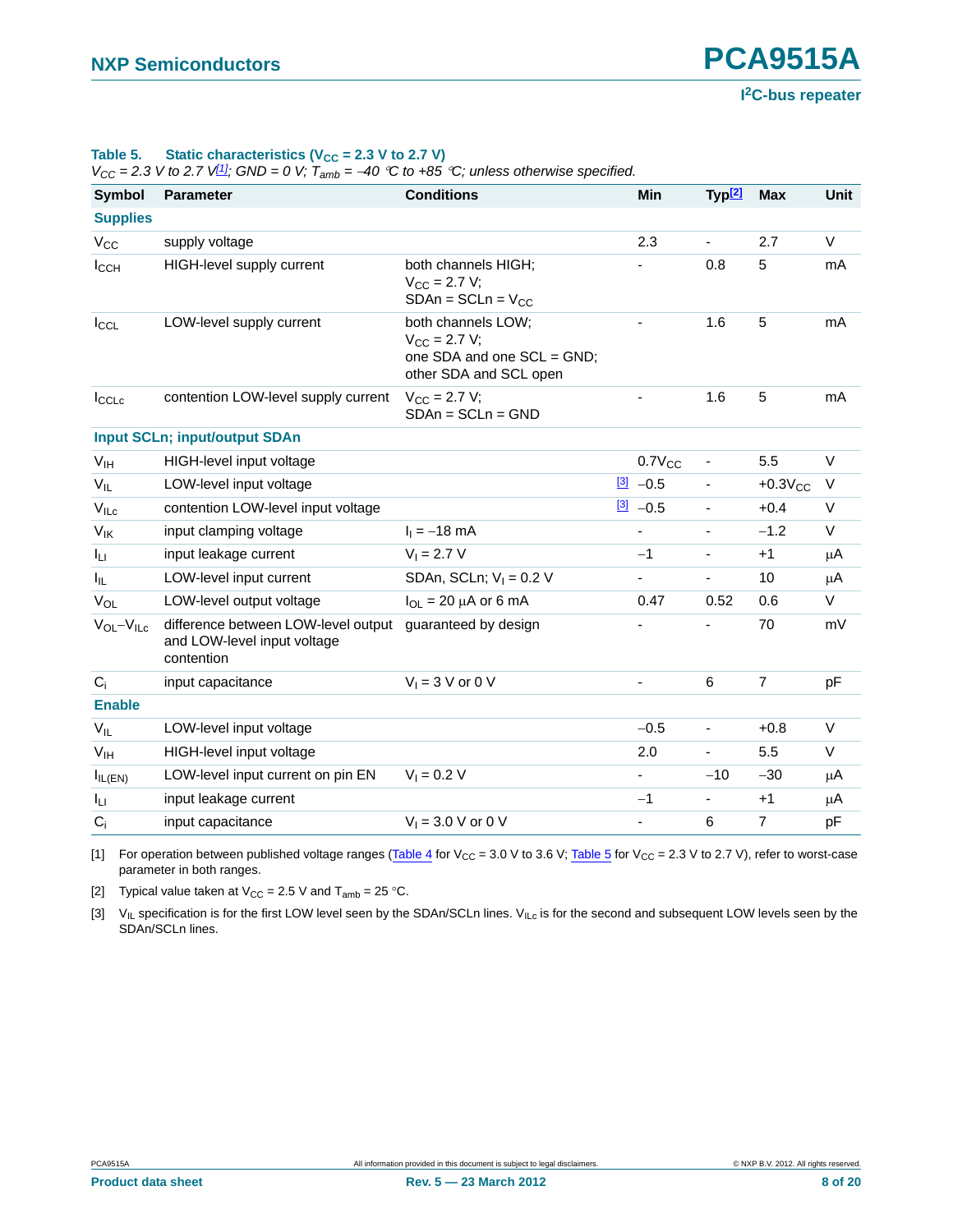# <span id="page-8-5"></span>**10. Dynamic characteristics**

### Table 6. Dynamic characteristics ( $V_{CC}$  = 2.3 V to 2.7 V)

 $V_{CC}$  = 2.3 V to 2.7 V; GND = 0 V;  $T_{amb}$  = -40 °C to +85 °C; unless otherwise specified.

| <b>Symbol</b>    | <b>Parameter</b>                   | <b>Conditions</b>              |                                     | Min | Typ <sup>[1]</sup>       | <b>Max</b> | Unit |
|------------------|------------------------------------|--------------------------------|-------------------------------------|-----|--------------------------|------------|------|
| t <sub>PHL</sub> | HIGH to LOW propagation delay      | Figure 8                       |                                     | 45  | 82                       | 130        | ns   |
| t <sub>PLH</sub> | LOW to HIGH propagation delay      | Figure 8                       | $\boxed{2}$ 33                      |     | 113                      | 190        | ns   |
| $t_{\text{THL}}$ | HIGH to LOW output transition time | Figure 8                       |                                     | ٠   | 57                       | ٠          | ns   |
| $t_{\text{TLH}}$ | LOW to HIGH output transition time | Figure 8                       | $\begin{bmatrix} 2 \end{bmatrix}$ . |     | 148                      | ٠          | ns   |
| $t_{\rm su}$     | set-up time                        | EN HIGH before START condition |                                     | 100 | $\overline{\phantom{a}}$ |            | ns   |
| th               | hold time                          | EN HIGH after STOP condition   |                                     | 130 | $\overline{\phantom{a}}$ | ٠          | ns   |

<span id="page-8-0"></span>[1] Typical values taken at  $V_{CC} = 2.5$  V and  $T_{amb} = 25$  °C.

<span id="page-8-2"></span>[2] Different load resistance and capacitance will alter the RC time constant, thereby changing the propagation delay and transition times.

#### Table 7. Dynamic characteristics ( $V_{CC}$  = 3.0 V to 3.6 V)

 $V_{CC} = 3.0$  V to 3.6 V; GND = 0 V;  $T_{amb} = -40$  °C to +85 °C; unless otherwise specified.

| <b>Symbol</b>              | <b>Parameter</b>                   | <b>Conditions</b>              | Min            | Typ <sup>[1]</sup>       | <b>Max</b>               | Unit |
|----------------------------|------------------------------------|--------------------------------|----------------|--------------------------|--------------------------|------|
| t <sub>PHL</sub>           | HIGH to LOW propagation delay      | Figure 8                       | 45             | 68                       | 120                      | ns   |
| t <sub>PLH</sub>           | LOW to HIGH propagation delay      | Figure 8                       | $\boxed{2}$ 33 | 102                      | 180                      | ns   |
| $t_{\sf THL}$              | HIGH to LOW output transition time | Figure 8                       | ۰              | 58                       | $\overline{\phantom{a}}$ | ns   |
| $t_{\text{TLH}}$           | LOW to HIGH output transition time | Figure 8                       | $\boxed{2}$ -  | 147                      | ٠                        | ns   |
| $\mathsf{t}_{\mathsf{su}}$ | set-up time                        | EN HIGH before START condition | 100            | $\overline{\phantom{a}}$ | ٠                        | ns   |
| th                         | hold time                          | EN HIGH after STOP condition   | 100            | $\overline{\phantom{a}}$ | ٠                        | ns   |
|                            |                                    |                                |                |                          |                          |      |

<span id="page-8-3"></span>[1] Typical values taken at  $V_{CC} = 3.3$  V and  $T_{amb} = 25$  °C.

<span id="page-8-6"></span><span id="page-8-4"></span>[2] Different load resistance and capacitance will alter the RC time constant, thereby changing the propagation delay and transition times.

### **10.1 AC waveforms**

<span id="page-8-1"></span>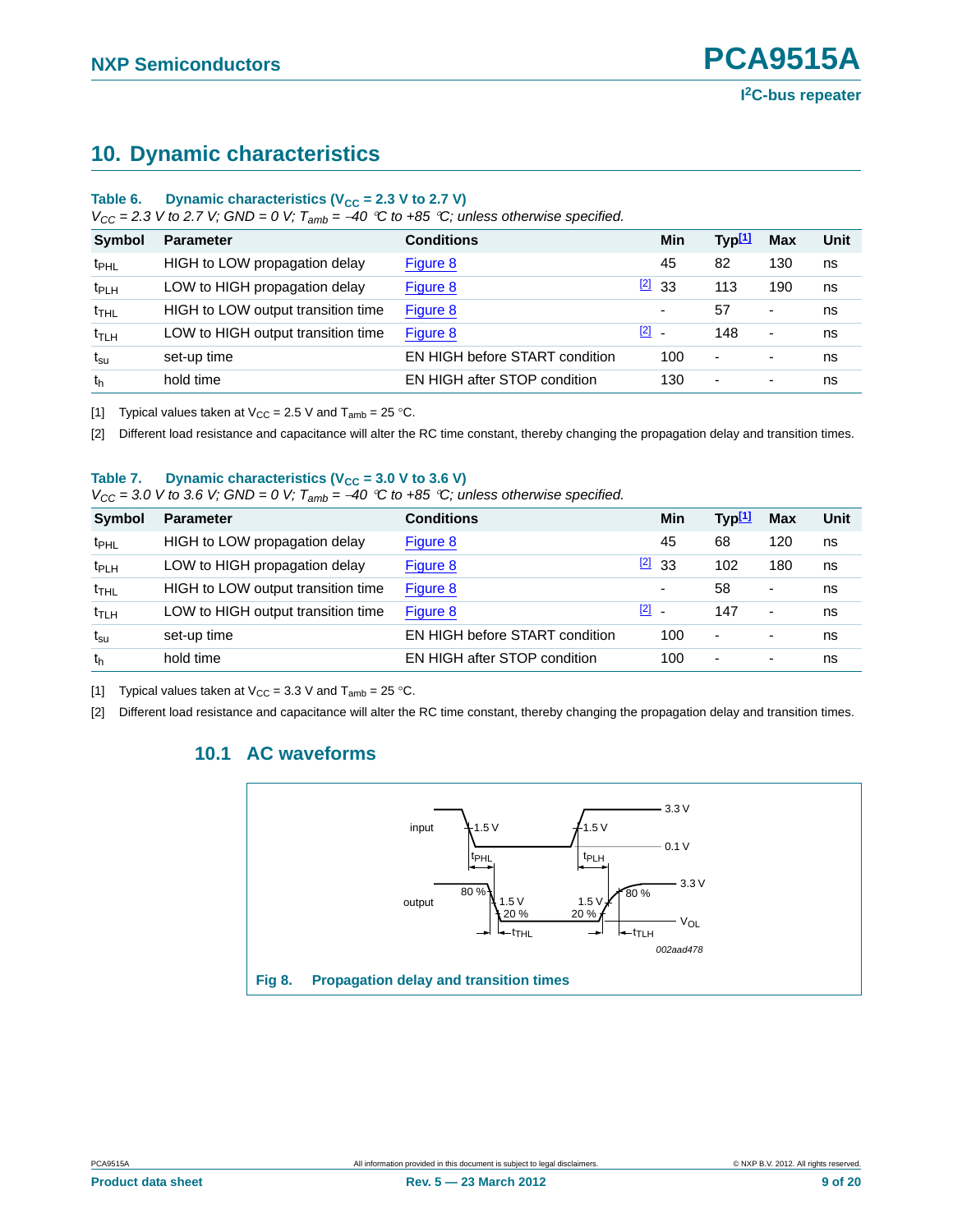# <span id="page-9-0"></span>**11. Test information**

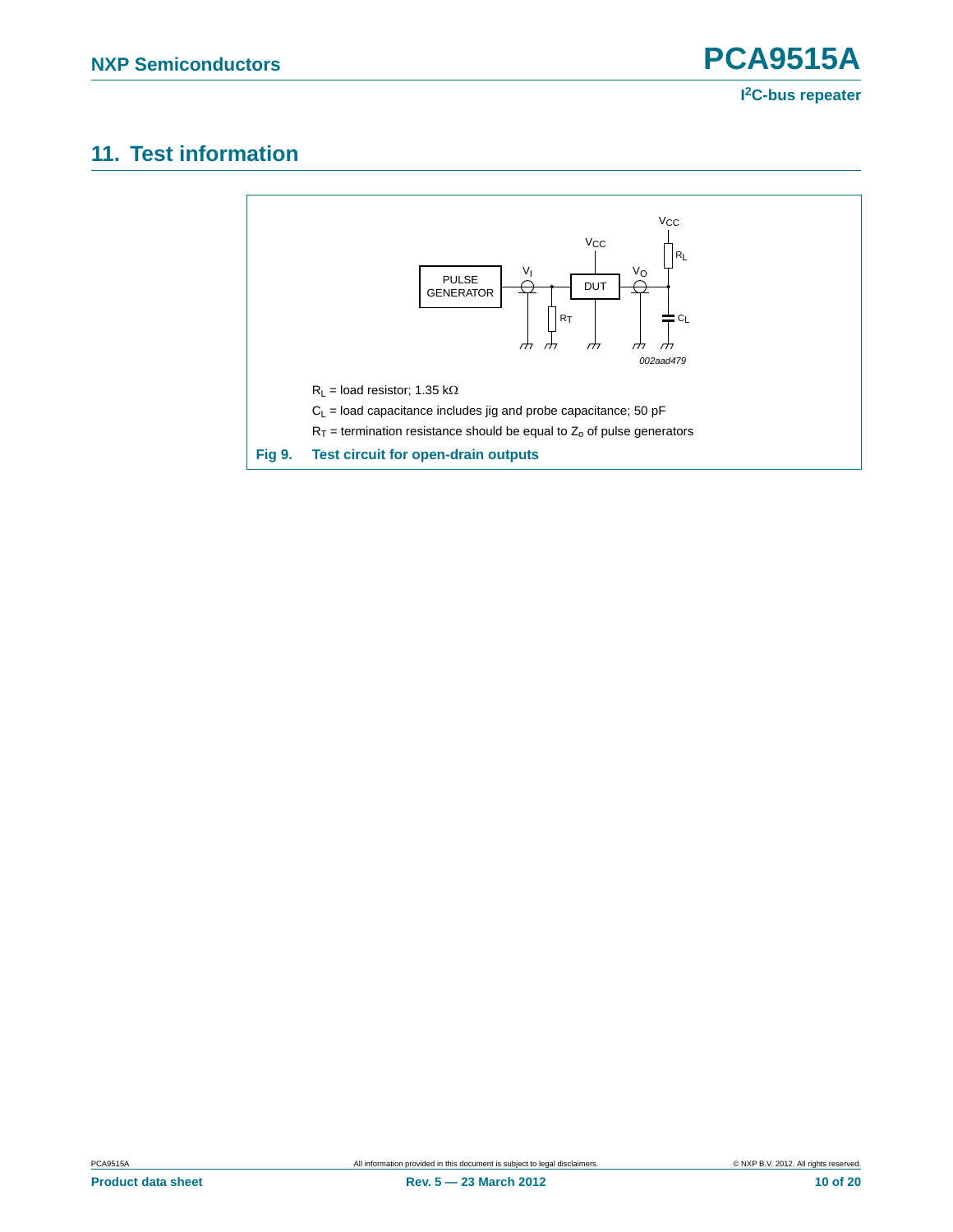**I 2C-bus repeater**

# <span id="page-10-0"></span>**12. Package outline**



#### **Fig 10. Package outline SOT96-1 (SO8)**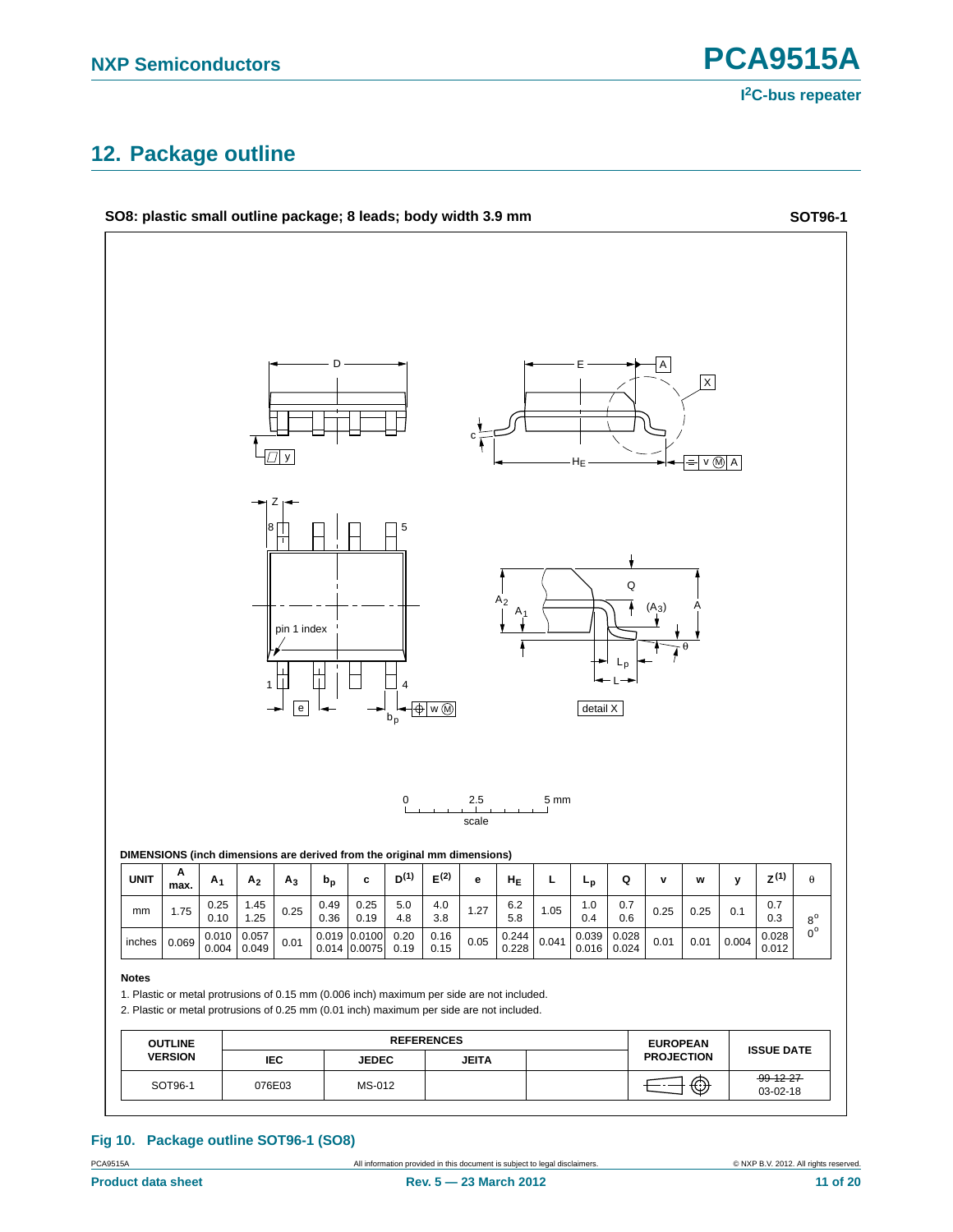



#### **Fig 11. Package outline SOT505-1 (TSSOP8)**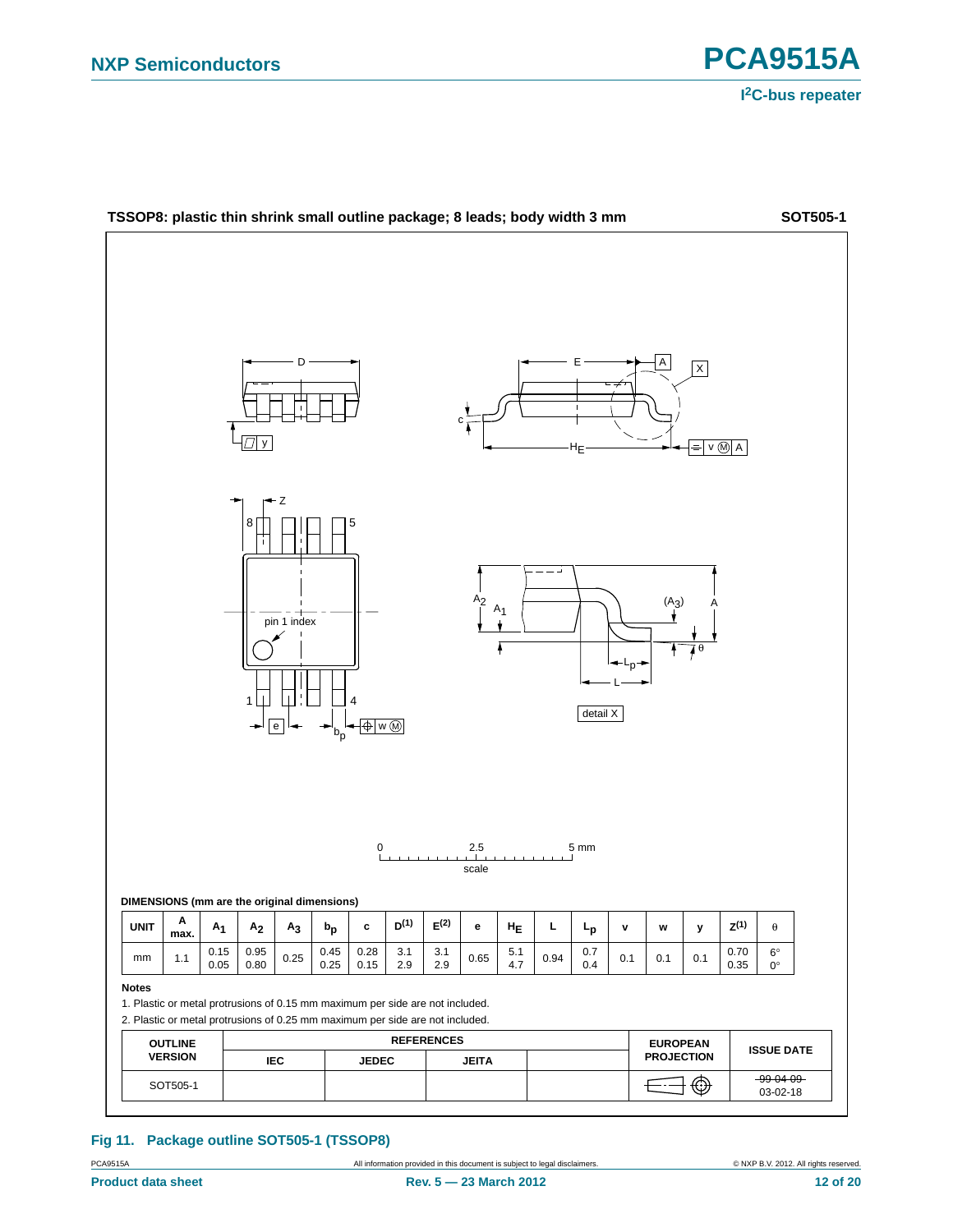

**HWSON8: plastic thermal enhanced very very thin small outline package; no leads; 8 terminals; body 2 x 3 x 0.8 mm SOT1069-2**

### <span id="page-12-0"></span>**Fig 12. Package outline SOT1069-2 (HWSON8)**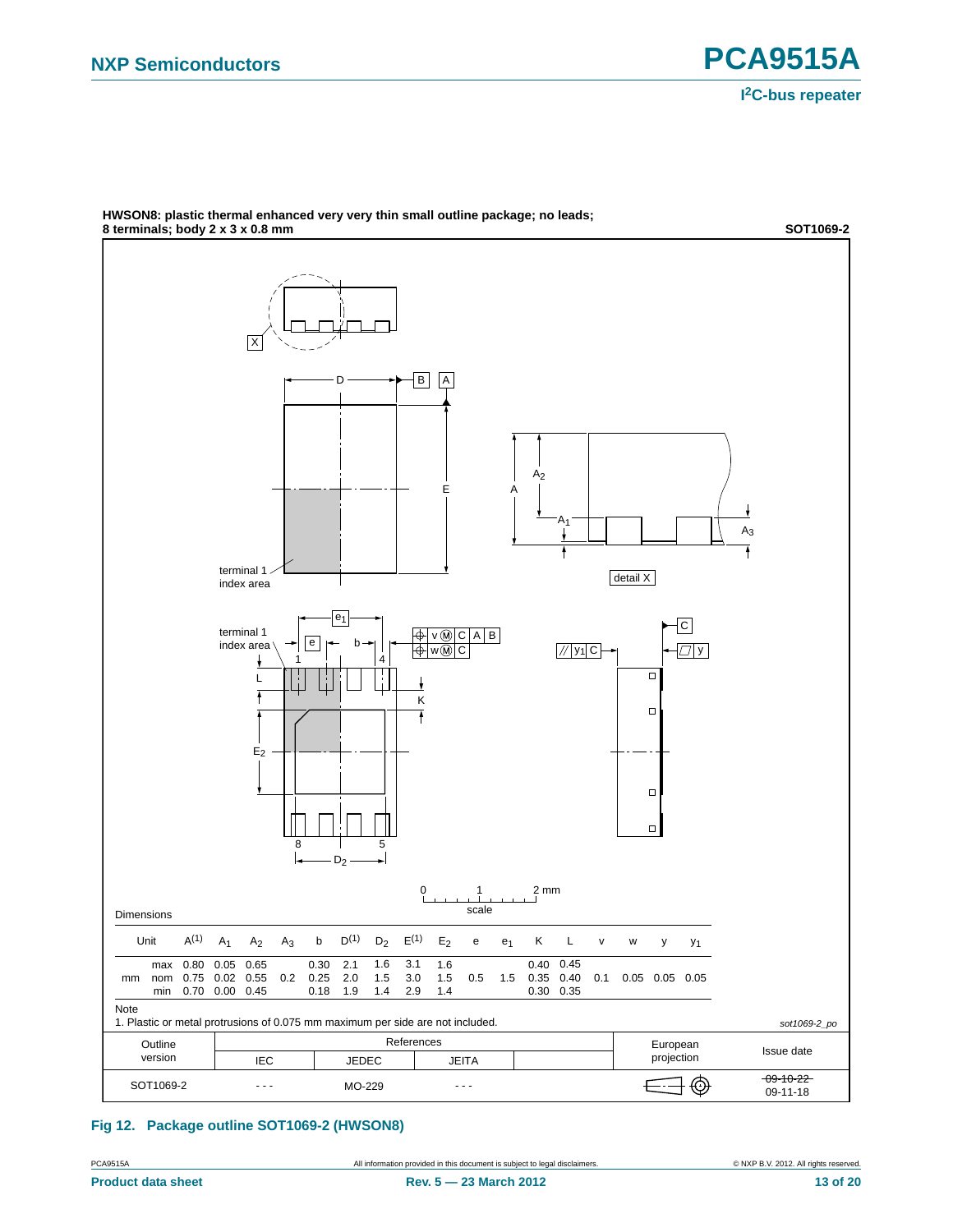# <span id="page-13-0"></span>**13. Soldering of SMD packages**

This text provides a very brief insight into a complex technology. A more in-depth account of soldering ICs can be found in Application Note *AN10365 "Surface mount reflow soldering description"*.

### <span id="page-13-1"></span>**13.1 Introduction to soldering**

Soldering is one of the most common methods through which packages are attached to Printed Circuit Boards (PCBs), to form electrical circuits. The soldered joint provides both the mechanical and the electrical connection. There is no single soldering method that is ideal for all IC packages. Wave soldering is often preferred when through-hole and Surface Mount Devices (SMDs) are mixed on one printed wiring board; however, it is not suitable for fine pitch SMDs. Reflow soldering is ideal for the small pitches and high densities that come with increased miniaturization.

### <span id="page-13-2"></span>**13.2 Wave and reflow soldering**

Wave soldering is a joining technology in which the joints are made by solder coming from a standing wave of liquid solder. The wave soldering process is suitable for the following:

- **•** Through-hole components
- **•** Leaded or leadless SMDs, which are glued to the surface of the printed circuit board

Not all SMDs can be wave soldered. Packages with solder balls, and some leadless packages which have solder lands underneath the body, cannot be wave soldered. Also, leaded SMDs with leads having a pitch smaller than ~0.6 mm cannot be wave soldered, due to an increased probability of bridging.

The reflow soldering process involves applying solder paste to a board, followed by component placement and exposure to a temperature profile. Leaded packages, packages with solder balls, and leadless packages are all reflow solderable.

Key characteristics in both wave and reflow soldering are:

- **•** Board specifications, including the board finish, solder masks and vias
- **•** Package footprints, including solder thieves and orientation
- **•** The moisture sensitivity level of the packages
- **•** Package placement
- **•** Inspection and repair
- **•** Lead-free soldering versus SnPb soldering

### <span id="page-13-3"></span>**13.3 Wave soldering**

Key characteristics in wave soldering are:

- **•** Process issues, such as application of adhesive and flux, clinching of leads, board transport, the solder wave parameters, and the time during which components are exposed to the wave
- **•** Solder bath specifications, including temperature and impurities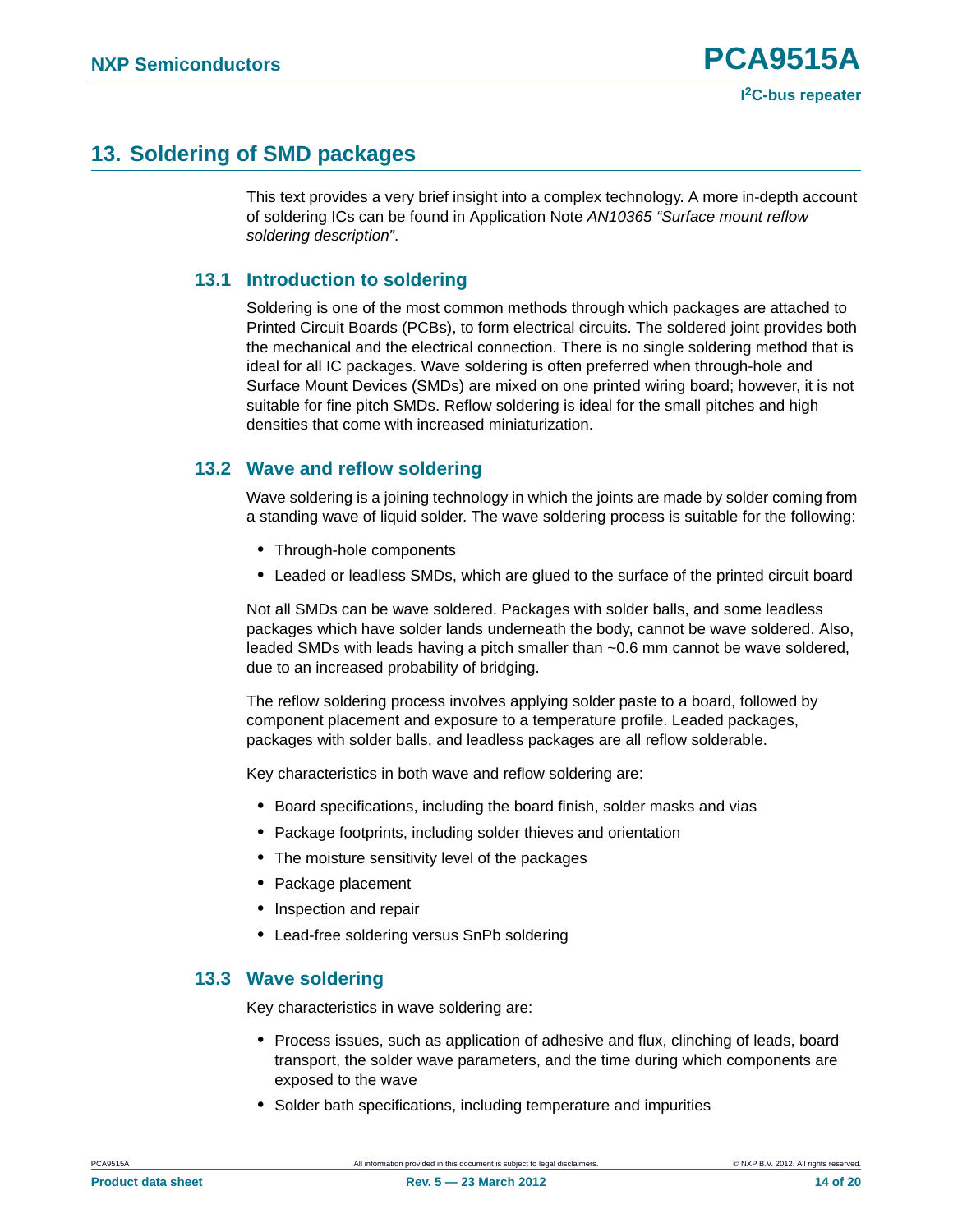### <span id="page-14-0"></span>**13.4 Reflow soldering**

Key characteristics in reflow soldering are:

- **•** Lead-free versus SnPb soldering; note that a lead-free reflow process usually leads to higher minimum peak temperatures (see **Figure 13**) than a SnPb process, thus reducing the process window
- **•** Solder paste printing issues including smearing, release, and adjusting the process window for a mix of large and small components on one board
- **•** Reflow temperature profile; this profile includes preheat, reflow (in which the board is heated to the peak temperature) and cooling down. It is imperative that the peak temperature is high enough for the solder to make reliable solder joints (a solder paste characteristic). In addition, the peak temperature must be low enough that the packages and/or boards are not damaged. The peak temperature of the package depends on package thickness and volume and is classified in accordance with Table 8 and 9

| Package thickness (mm) | Package reflow temperature (°C) |            |  |
|------------------------|---------------------------------|------------|--|
|                        | Volume (mm <sup>3</sup> )       |            |  |
|                        | < 350                           | $\geq 350$ |  |
| < 2.5                  | 235                             | 220        |  |
| > 2.5                  | 220                             | 220        |  |

#### **Table 8. SnPb eutectic process (from J-STD-020C)**

#### **Table 9. Lead-free process (from J-STD-020C)**

| Package thickness (mm) | Package reflow temperature (°C) |             |        |  |  |
|------------------------|---------------------------------|-------------|--------|--|--|
|                        | Volume (mm <sup>3</sup> )       |             |        |  |  |
|                        | < 350                           | 350 to 2000 | > 2000 |  |  |
| < 1.6                  | 260                             | 260         | 260    |  |  |
| 1.6 to 2.5             | 260                             | 250         | 245    |  |  |
| > 2.5                  | 250                             | 245         | 245    |  |  |

Moisture sensitivity precautions, as indicated on the packing, must be respected at all times.

Studies have shown that small packages reach higher temperatures during reflow soldering, see Figure 13.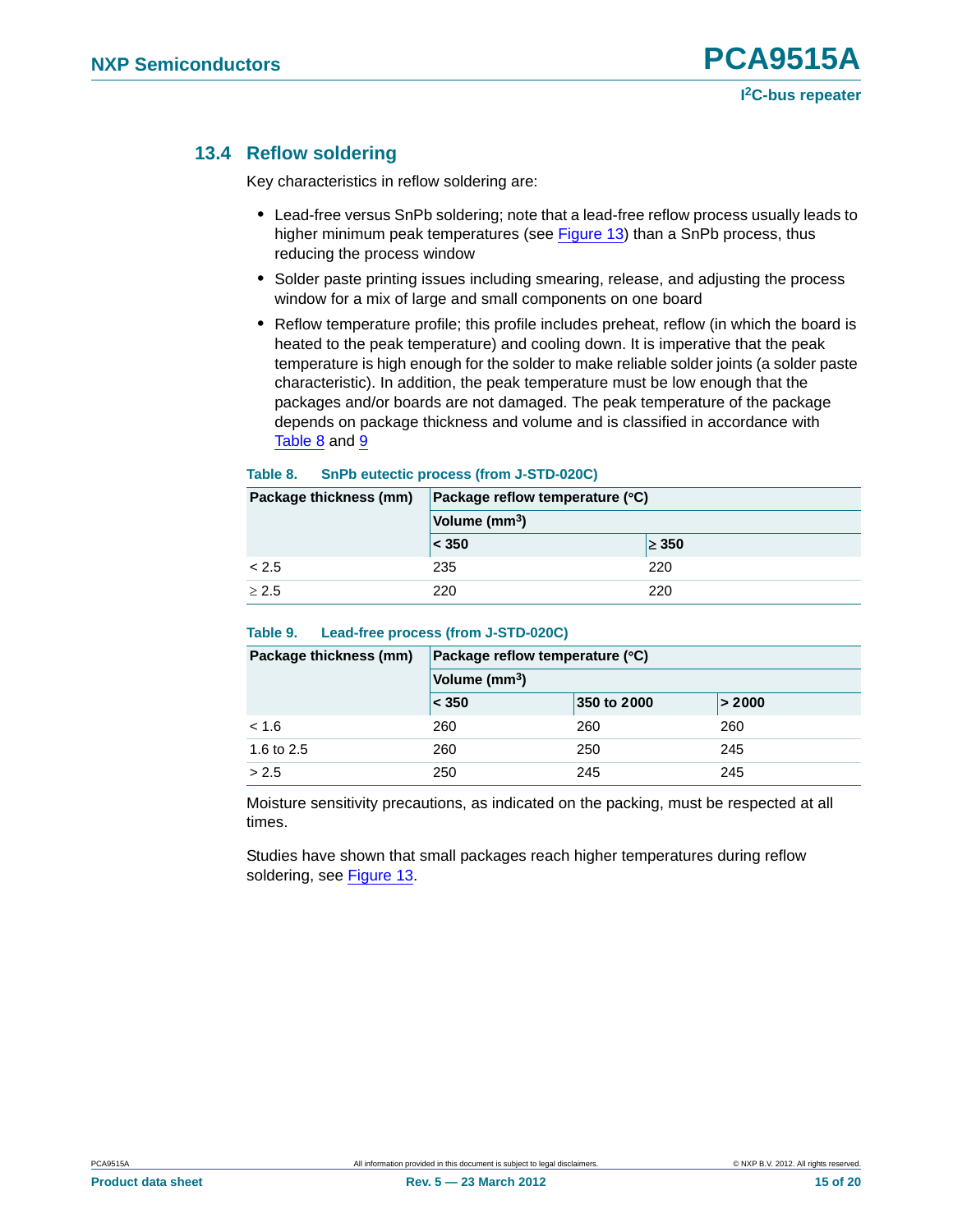### **I 2C-bus repeater**



For further information on temperature profiles, refer to Application Note *AN10365 "Surface mount reflow soldering description"*.

# <span id="page-15-0"></span>**14. Abbreviations**

|              | <b>Table 10. Abbreviations</b>          |
|--------------|-----------------------------------------|
| Acronym      | <b>Description</b>                      |
| <b>CDM</b>   | Charged-Device Model                    |
| <b>CMOS</b>  | Complementary Metal-Oxide Semiconductor |
| <b>ESD</b>   | ElectroStatic Discharge                 |
| <b>HBM</b>   | Human Body Model                        |
| 1/O          | Input/Output                            |
| $12C$ -bus   | Inter-Integrated Circuit bus            |
| <b>SMBus</b> | System Management Bus                   |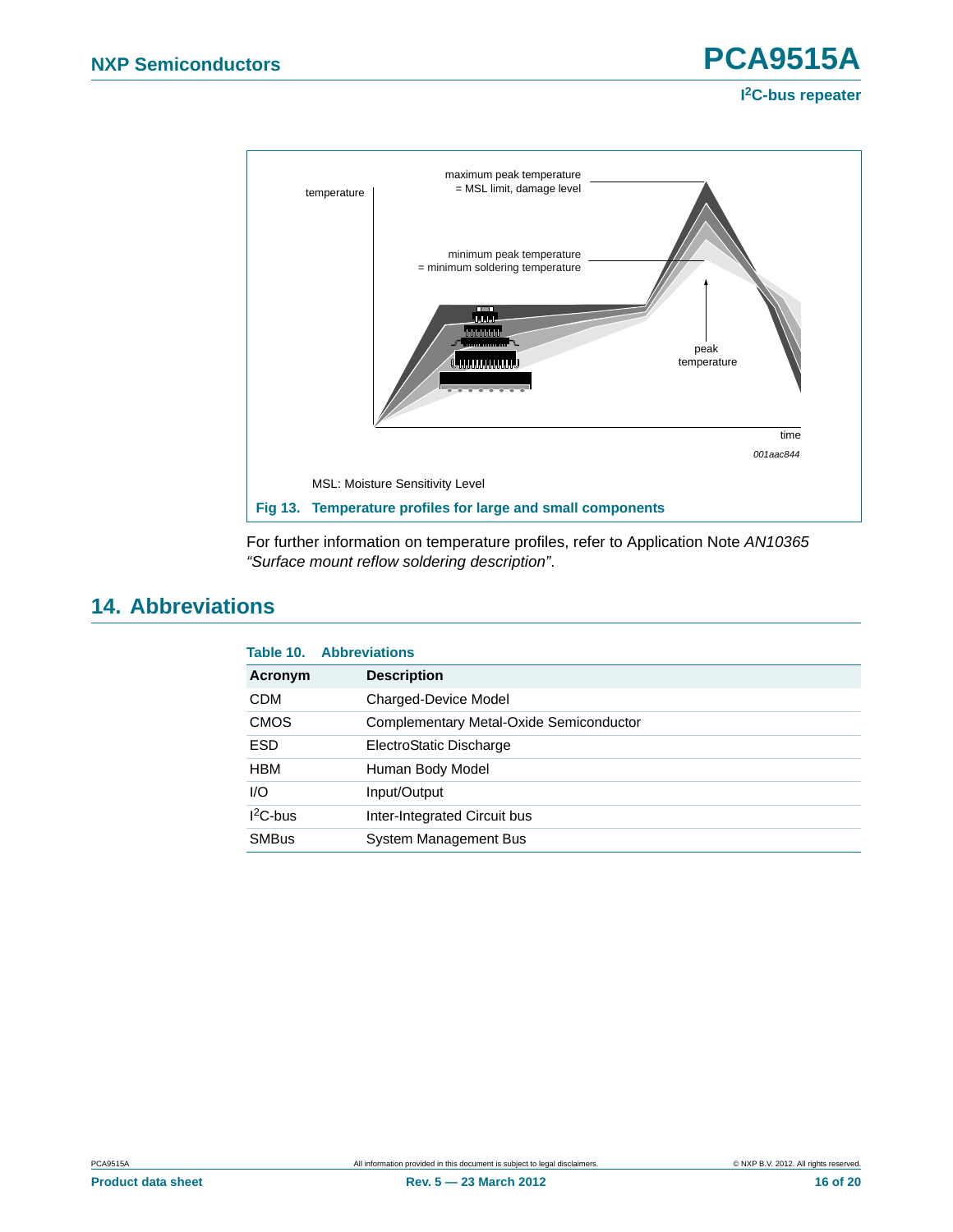# <span id="page-16-0"></span>**15. Revision history**

| <b>Table 11. Revision history</b> |                           |                                                                                                                                                                                                                                                                                                                                                                                                                                                                                                                                                                                  |                      |                   |
|-----------------------------------|---------------------------|----------------------------------------------------------------------------------------------------------------------------------------------------------------------------------------------------------------------------------------------------------------------------------------------------------------------------------------------------------------------------------------------------------------------------------------------------------------------------------------------------------------------------------------------------------------------------------|----------------------|-------------------|
| <b>Document ID</b>                | Release date              | Data sheet status                                                                                                                                                                                                                                                                                                                                                                                                                                                                                                                                                                | <b>Change notice</b> | <b>Supersedes</b> |
| PCA9515A v.5                      | 20120323                  | Product data sheet                                                                                                                                                                                                                                                                                                                                                                                                                                                                                                                                                               |                      | PCA9515A v.4      |
| Modifications:                    | Table 3 "Limiting values" | Section 2 "Features and benefits"<br>12th bullet item: deleted phrase "200 V MM per JESD22-A115"<br>14th bullet item: added "HWSON8" package<br>Table 1 "Ordering information": added Type number PCA9515ATP (HWSON8 package)<br>Section 5.1 "Pinning": added (new) Figure 4 "Pin configuration for HWSON8"<br>Table 2 "Pin description": added column for HWSON8 pinning<br>Symbol/Parameter "V <sub>bus</sub> , voltage on I <sup>2</sup> C-bus, SCL or SDA" changed to "V <sub>I2C-bus</sub> , I <sup>2</sup> C-bus<br>voltage" with "SCL or SDA" in Conditions column        |                      |                   |
|                                   |                           | - Symbol/Parameter "I, DC current" changed to " $I_{1/0}$ , input/output current"<br>Table 4 "Static characteristics ( $V_{CC}$ = 3.0 V to 3.6 V)", Table note [1]: added phrase "(Table 4 for<br>$V_{CC}$ = 3.0 V to 3.6 V; Table 5 for $\overline{V}_{CC}$ = 2.3 V to 2.7 V)"<br>Table 5 "Static characteristics ( $V_{\text{CC}} = 2.3$ V to 2.7 V)", Table note [1]: added phrase "(Table 4 for<br>$V_{CC}$ = 3.0 V to 3.6 V; Table 5 for $\overline{V}_{CC}$ = 2.3 V to 2.7 V)"<br>Section 12 "Package outline": added (new) Figure 12 "Package outline SOT1069-2 (HWSON8)" |                      |                   |
| PCA9515A v.4                      | 20080411                  | Product data sheet                                                                                                                                                                                                                                                                                                                                                                                                                                                                                                                                                               |                      | PCA9515A v.3      |
| PCA9515A v.3<br>(9397 750 14098)  | 20040929                  | Product data sheet                                                                                                                                                                                                                                                                                                                                                                                                                                                                                                                                                               |                      | PCA9515A v.2      |
| PCA9515A v.2<br>(9397 750 13709)  | 20040709                  | Product data sheet                                                                                                                                                                                                                                                                                                                                                                                                                                                                                                                                                               |                      | PCA9515A v.1      |
| PCA9515A v.1<br>(9397 98 13237)   | 20040617                  | Objective data sheet                                                                                                                                                                                                                                                                                                                                                                                                                                                                                                                                                             |                      |                   |
|                                   |                           |                                                                                                                                                                                                                                                                                                                                                                                                                                                                                                                                                                                  |                      |                   |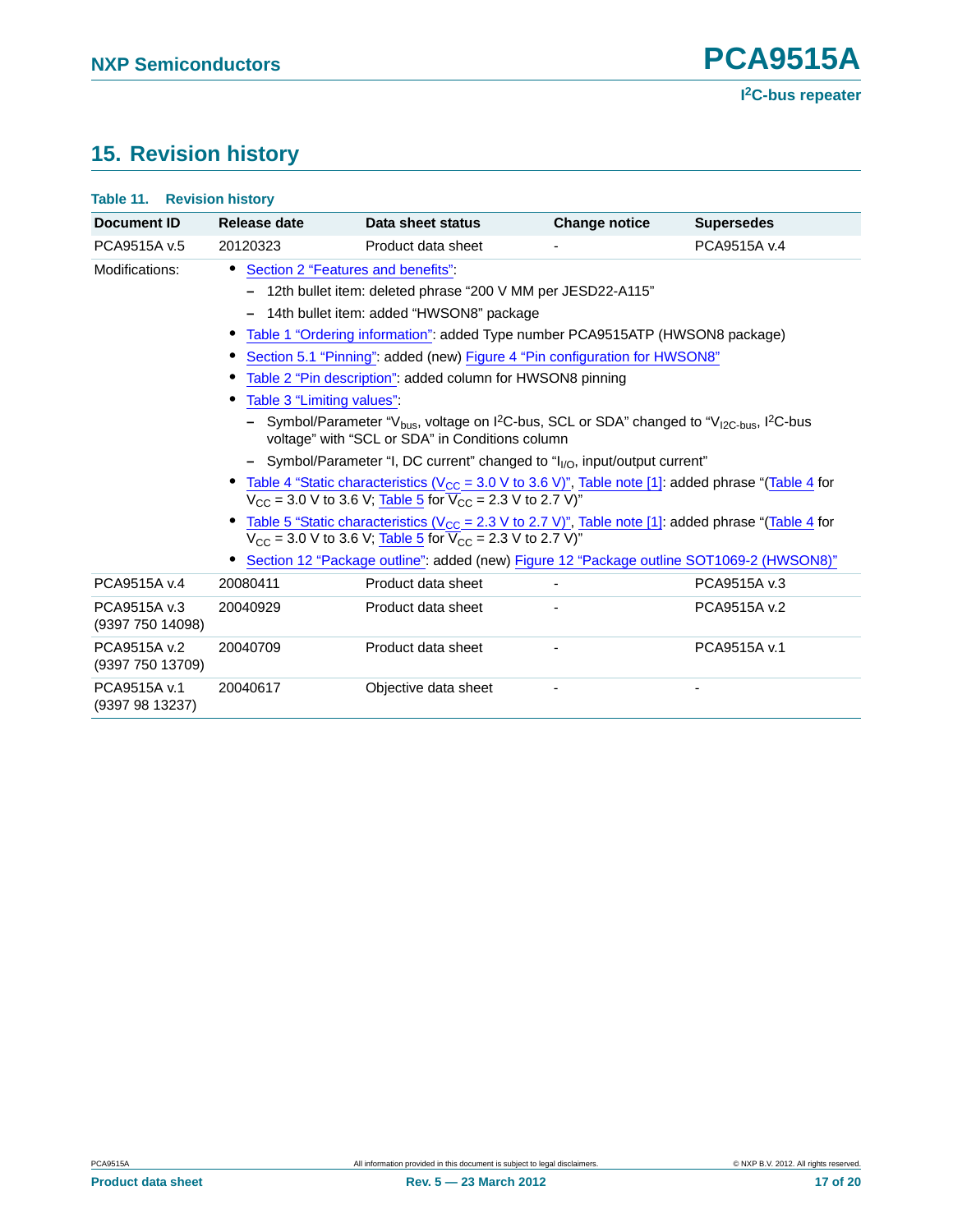# <span id="page-17-0"></span>**16. Legal information**

### <span id="page-17-1"></span>**16.1 Data sheet status**

| Document status[1][2]          | Product status <sup>[3]</sup> | <b>Definition</b>                                                                     |
|--------------------------------|-------------------------------|---------------------------------------------------------------------------------------|
| Objective [short] data sheet   | Development                   | This document contains data from the objective specification for product development. |
| Preliminary [short] data sheet | Qualification                 | This document contains data from the preliminary specification.                       |
| Product [short] data sheet     | Production                    | This document contains the product specification.                                     |

[1] Please consult the most recently issued document before initiating or completing a design.

[2] The term 'short data sheet' is explained in section "Definitions".

[3] The product status of device(s) described in this document may have changed since this document was published and may differ in case of multiple devices. The latest product status information is available on the Internet at URL [http://www.nxp.com.](http://www.nxp.com)

# <span id="page-17-2"></span>**16.2 Definitions**

**Draft —** The document is a draft version only. The content is still under internal review and subject to formal approval, which may result in modifications or additions. NXP Semiconductors does not give any representations or warranties as to the accuracy or completeness of information included herein and shall have no liability for the consequences of use of such information.

**Short data sheet —** A short data sheet is an extract from a full data sheet with the same product type number(s) and title. A short data sheet is intended for quick reference only and should not be relied upon to contain detailed and full information. For detailed and full information see the relevant full data sheet, which is available on request via the local NXP Semiconductors sales office. In case of any inconsistency or conflict with the short data sheet, the full data sheet shall prevail.

**Product specification —** The information and data provided in a Product data sheet shall define the specification of the product as agreed between NXP Semiconductors and its customer, unless NXP Semiconductors and customer have explicitly agreed otherwise in writing. In no event however, shall an agreement be valid in which the NXP Semiconductors product is deemed to offer functions and qualities beyond those described in the Product data sheet.

## <span id="page-17-3"></span>**16.3 Disclaimers**

**Limited warranty and liability —** Information in this document is believed to be accurate and reliable. However, NXP Semiconductors does not give any representations or warranties, expressed or implied, as to the accuracy or completeness of such information and shall have no liability for the consequences of use of such information. NXP Semiconductors takes no responsibility for the content in this document if provided by an information source outside of NXP Semiconductors.

In no event shall NXP Semiconductors be liable for any indirect, incidental, punitive, special or consequential damages (including - without limitation - lost profits, lost savings, business interruption, costs related to the removal or replacement of any products or rework charges) whether or not such damages are based on tort (including negligence), warranty, breach of contract or any other legal theory.

Notwithstanding any damages that customer might incur for any reason whatsoever, NXP Semiconductors' aggregate and cumulative liability towards customer for the products described herein shall be limited in accordance with the *Terms and conditions of commercial sale* of NXP Semiconductors.

**Right to make changes —** NXP Semiconductors reserves the right to make changes to information published in this document, including without limitation specifications and product descriptions, at any time and without notice. This document supersedes and replaces all information supplied prior to the publication hereof.

**Suitability for use —** NXP Semiconductors products are not designed, authorized or warranted to be suitable for use in life support, life-critical or safety-critical systems or equipment, nor in applications where failure or malfunction of an NXP Semiconductors product can reasonably be expected to result in personal injury, death or severe property or environmental damage. NXP Semiconductors and its suppliers accept no liability for inclusion and/or use of NXP Semiconductors products in such equipment or applications and therefore such inclusion and/or use is at the customer's own risk.

**Applications —** Applications that are described herein for any of these products are for illustrative purposes only. NXP Semiconductors makes no representation or warranty that such applications will be suitable for the specified use without further testing or modification.

Customers are responsible for the design and operation of their applications and products using NXP Semiconductors products, and NXP Semiconductors accepts no liability for any assistance with applications or customer product design. It is customer's sole responsibility to determine whether the NXP Semiconductors product is suitable and fit for the customer's applications and products planned, as well as for the planned application and use of customer's third party customer(s). Customers should provide appropriate design and operating safeguards to minimize the risks associated with their applications and products.

NXP Semiconductors does not accept any liability related to any default, damage, costs or problem which is based on any weakness or default in the customer's applications or products, or the application or use by customer's third party customer(s). Customer is responsible for doing all necessary testing for the customer's applications and products using NXP Semiconductors products in order to avoid a default of the applications and the products or of the application or use by customer's third party customer(s). NXP does not accept any liability in this respect.

**Limiting values —** Stress above one or more limiting values (as defined in the Absolute Maximum Ratings System of IEC 60134) will cause permanent damage to the device. Limiting values are stress ratings only and (proper) operation of the device at these or any other conditions above those given in the Recommended operating conditions section (if present) or the Characteristics sections of this document is not warranted. Constant or repeated exposure to limiting values will permanently and irreversibly affect the quality and reliability of the device.

**Terms and conditions of commercial sale —** NXP Semiconductors products are sold subject to the general terms and conditions of commercial sale, as published at [http://www.nxp.com/profile/terms,](http://www.nxp.com/profile/terms) unless otherwise agreed in a valid written individual agreement. In case an individual agreement is concluded only the terms and conditions of the respective agreement shall apply. NXP Semiconductors hereby expressly objects to applying the customer's general terms and conditions with regard to the purchase of NXP Semiconductors products by customer.

**No offer to sell or license —** Nothing in this document may be interpreted or construed as an offer to sell products that is open for acceptance or the grant, conveyance or implication of any license under any copyrights, patents or other industrial or intellectual property rights.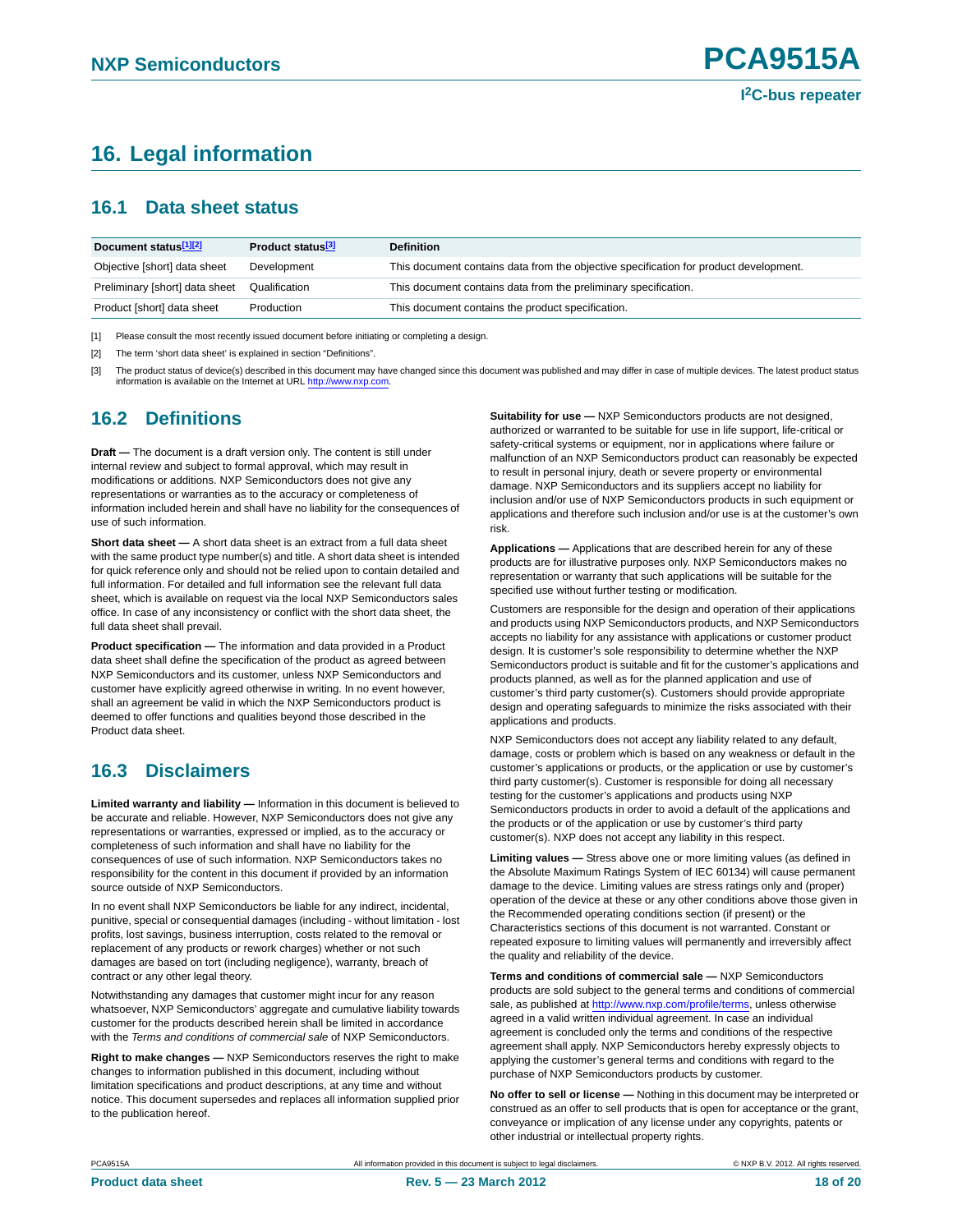**Export control —** This document as well as the item(s) described herein may be subject to export control regulations. Export might require a prior authorization from competent authorities.

**Non-automotive qualified products —** Unless this data sheet expressly states that this specific NXP Semiconductors product is automotive qualified, the product is not suitable for automotive use. It is neither qualified nor tested in accordance with automotive testing or application requirements. NXP Semiconductors accepts no liability for inclusion and/or use of non-automotive qualified products in automotive equipment or applications.

In the event that customer uses the product for design-in and use in automotive applications to automotive specifications and standards, customer (a) shall use the product without NXP Semiconductors' warranty of the product for such automotive applications, use and specifications, and (b) whenever customer uses the product for automotive applications beyond NXP Semiconductors' specifications such use shall be solely at customer's

own risk, and (c) customer fully indemnifies NXP Semiconductors for any liability, damages or failed product claims resulting from customer design and use of the product for automotive applications beyond NXP Semiconductors' standard warranty and NXP Semiconductors' product specifications.

**Translations —** A non-English (translated) version of a document is for reference only. The English version shall prevail in case of any discrepancy between the translated and English versions.

# <span id="page-18-0"></span>**16.4 Trademarks**

Notice: All referenced brands, product names, service names and trademarks are the property of their respective owners.

**I 2C-bus —** logo is a trademark of NXP B.V.

# <span id="page-18-1"></span>**17. Contact information**

For more information, please visit: **http://www.nxp.com**

For sales office addresses, please send an email to: **salesaddresses@nxp.com**